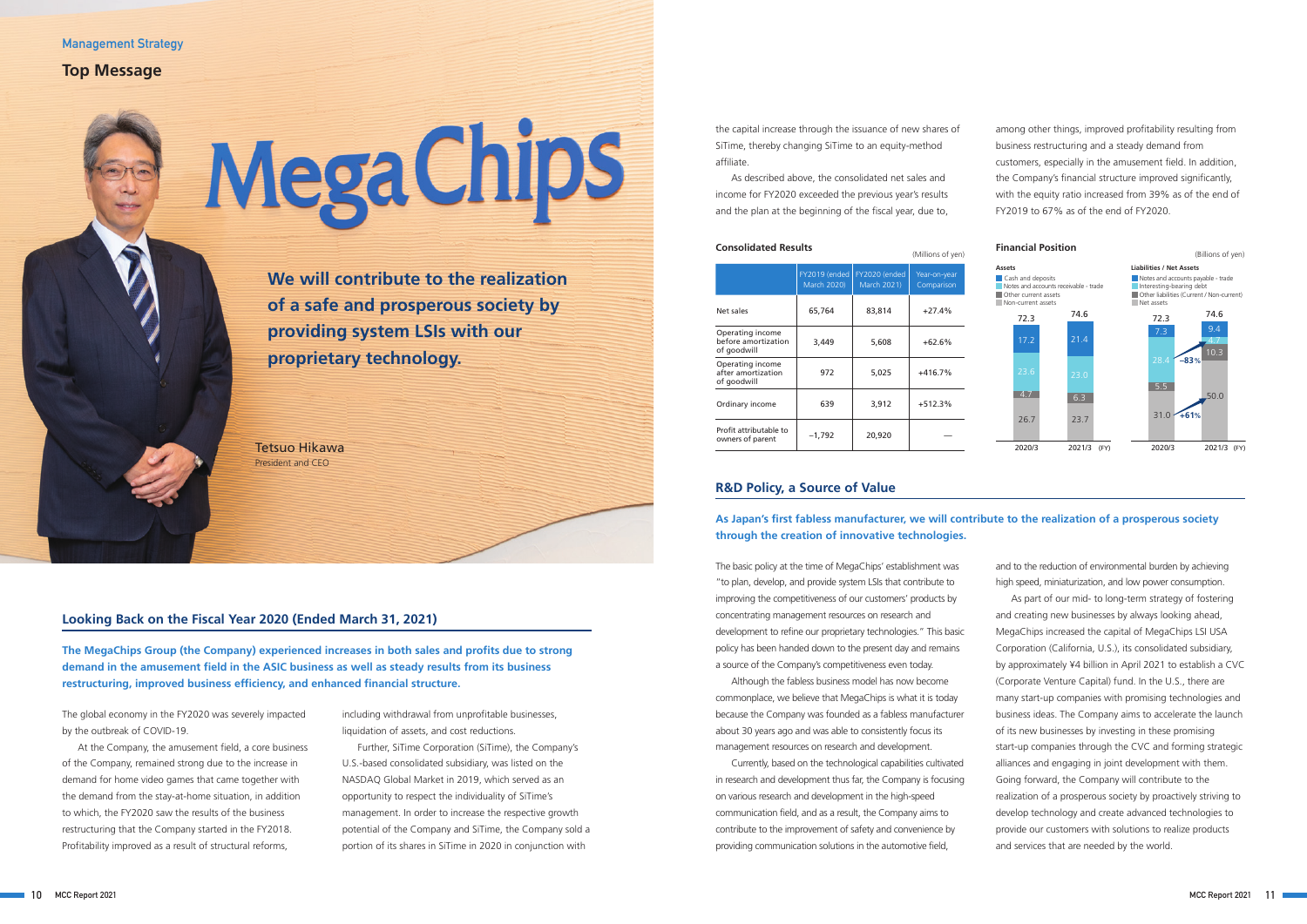#### **Business Environment surrounding MegaChips**



#### **Mid- to Long-Term Vision for FY2025**

**We have formulated a mid- to long-term management plan starting from the current fiscal year to the fiscal year ending March 31, 2026.**



**Going forward, in addition to the current pillar of profits, 1. the ASIC business in the amusement field, we aim to build a solid business portfolio by adding the three additional pillars of; 2. the ASIC businesses other than the amusement field, 3. the in-vehicle device business, and 4. new businesses, for a total of four pillars.**

#### 1. Amusement Business

For the business in the amusement field, which is still showing steady growth, MegaChips will continue to maintain close and tight relationships with its customers, thereby further strengthening the current business base. In addition, as a fabless manufacturer, the Company will continue to build solid relationships of trust with its contract manufacturing partners and work to establish a seamless supply chain to ensure a stable supply system.

#### 2. ASIC Business

The ASIC business has so far focused on consumer-oriented products such as digital cameras and PCs and office automation equipment. On the other hand, MegaChips, with its high-speed communication analog technology, information security technology, encryption technology, image processing technology, and the like, can provide LSIs that solve the problems of various devices in the factory automation field, where automation and smart



technologies are advancing, and in the telecommunications field, where 5G is rapidly spreading. At the same time, the Company will steadily expand its ASIC business by cultivating new customers while utilizing its expertise in an integrated support system from design to quality inspection.

#### 3. In-Vehicle Device Business

As for the in-vehicle device business, electronics technology is becoming indispensable in the field of advanced technology as the concept of the automobile undergoes a major transformation as typified by CASE with the aim of realizing a decarbonized society. Viewing this as an opportunity to enter the in-vehicle device field with its high-speed wired communication LSIs, MegaChips is collaborating with Tier 1 automotive parts manufacturers, utilizing MegaChips' own technology. In particular, the Company is striving to develop LSIs for network communications for installation in automobiles, with the aim of launching a full-scale business by FY2025. The Company is also actively engaged in the research and development of the next-generation high-speed communications with the aim of realizing an in-vehicle high-speed communications system, such as "Research in OFDM-Based High-Speed In-Vehicle Network Connectivity for Cameras and Displays," which was mentioned in a news release in April 2021. In the in-vehicle device field, the Company will provide products and solutions that satisfy customers in the automotive industry by adding, among other things, a high level of reliability, functional safety, security, and EMC measures required for in-vehicle semiconductors to our analog and communication technologies.

#### 4. New Businesses

As for new businesses, the Company will reap the seeds of new businesses at an early stage and connect them to commercialization by actively pursuing strategic alliances and investments in start-up companies, mainly in the U.S. In addition to AI, information security, and robotics, the

Company believes that the fields of health and medical care and telecommunications infrastructure, centered on 5G, will continue to grow in the future, so the Company plans to narrow down its research and development to promising fields in order to promote the launch of businesses.